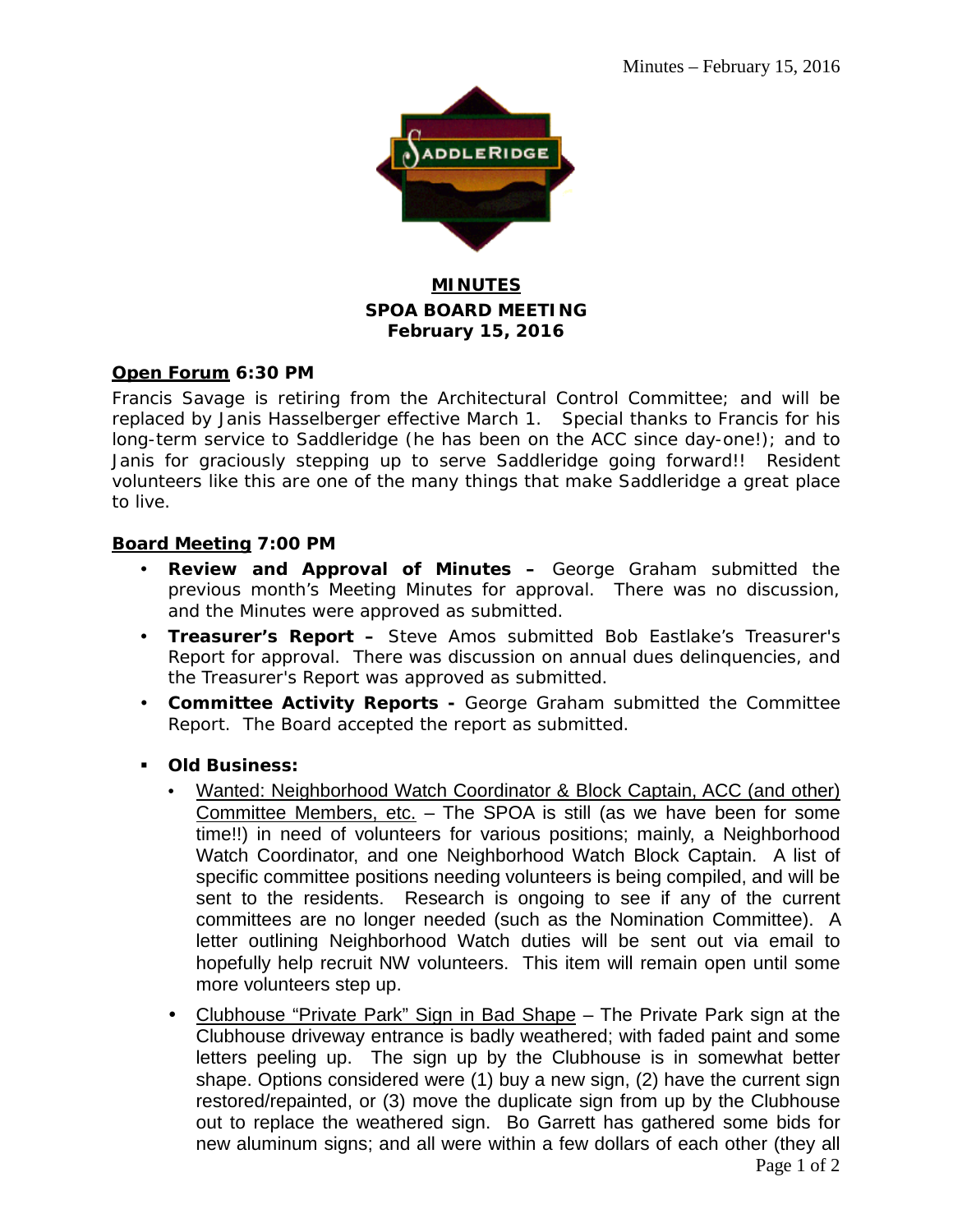are ~\$200 per sign, with no quantity discount). The Board approved purchasing one sign for now for the driveway entrance; and it has been ordered, received, and installed. Note that the sign company needed a hi-res version of the Saddleridge logo, and this was generated by resident Tom Bender (Thanks, Tom!!). The other sign by the Clubhouse will be left as is for now. This item will be closed.

 Revising Section 8.02 (Amendments) of the Saddleridge Covenants to correspond to the Texas HOA law standard (Sec. 209.0041 of the Texas Residential Property Owners Protection Act), and to clarify the confusing language currently within this Section – Due to numerous comments and concerns from residents regarding the small number of votes required to change the Saddleridge Covenants & Restrictions document (currently only a simple majority of those who actually vote on a change proposal), the Board is researching a possible revision to the Covenants to go back to the widelyaccepted norm of requiring a minimum of a 67% voter turnout for any change proposal vote to be valid. This is a very common rule for HOA's, corporations, government entities, and others that rely on a set of governing documents. We are not considering a 67% super-majority (like would be required to amend the U.S. Constitution); but rather a 67% simple majority.

Such a 67% rule is simply a defensive mechanism that will limit a small subgroup from easily imposing their will on the entire group. Requiring a larger majority will also ensure that any proposed change will be well-thought-out, and discussed and debated thoroughly before any vote is authorized.

A bit of history is in order (special thanks to previous Board member Joe Williams for the history lesson). The original Saddleridge Covenants & Restrictions document did include the 67% rule. However, it was changed around 2004 to a simple majority of only those who bother to vote. This was done to facilitate making a very large number of changes to the Covenants document to remove all instances of language that referenced the duties and powers of the original Saddleridge Developers (which was a joint venture between Summerlin Properties of Texas, and Red Creek Ranch of Colorado).

This proposal would of course require a vote of Saddleridge property owners.

Further research on this matter is ongoing regarding the generation of an appropriate language draft, and how other HOA's covenants are worded. While studying a number of other HOA's Covenants looking for good language to possible clone, it seems that most looked at so far were worse than ours; with many not complying with anything in the 2011 HOA Act at all. Further study is ongoing. This item will remain open.

- **New Business:**
	- Texas Night Sky Festival (March  $5<sup>th</sup>$  in Dripping Springs) Tabled until the March Board Meeting

The meeting was adjourned at 7:10 PM.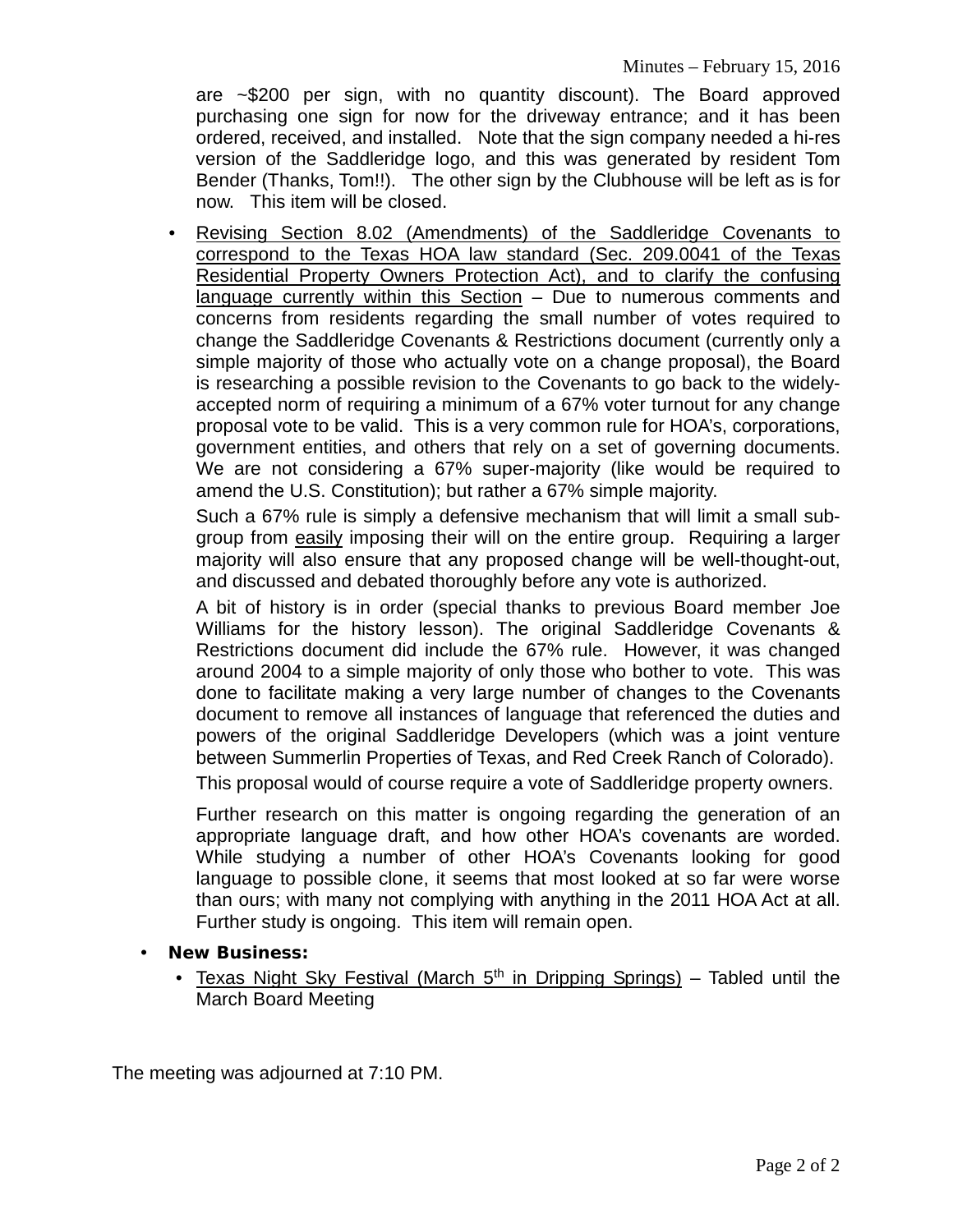02/02/16 **Cash Basis** 

## **SPOA Balance Sheet**

As of January 31, 2016

|                                           | Jan 31, 16 | Jan 31, 15 | \$ Change |
|-------------------------------------------|------------|------------|-----------|
| <b>ASSETS</b>                             |            |            |           |
| <b>Current Assets</b>                     |            |            |           |
| <b>Checking/Savings</b>                   |            |            |           |
| Ozona CD #305501                          | 25.292.48  | 25.247.77  | 44.71     |
| Ozona CD #305552                          | 25.271.77  | 25,225.57  | 46.20     |
| <b>Ozona Checking</b>                     | 25,507.99  | 16,188.27  | 9.319.72  |
| <b>Ozona Money Market</b>                 | 41,508.53  | 41.470.58  | 37.95     |
| <b>Total Checking/Savings</b>             | 117,580.77 | 108.132.19 | 9.448.58  |
| <b>Accounts Receivable</b>                |            |            |           |
| <b>Accounts Receivable</b>                | $-200.00$  | 0.00       | $-200.00$ |
| <b>Total Accounts Receivable</b>          | $-200.00$  | 0.00       | $-200.00$ |
| <b>Total Current Assets</b>               | 117,380.77 | 108.132.19 | 9.248.58  |
| <b>Other Assets</b>                       |            |            |           |
| <b>Saddleridge Property</b>               | 80,500.00  | 80,500.00  | 0.00      |
| <b>Total Other Assets</b>                 | 80,500.00  | 80,500.00  | 0.00      |
| TOTAL ASSETS                              | 197,880.77 | 188,632.19 | 9,248.58  |
| <b>LIABILITIES &amp; EQUITY</b><br>Equity |            |            |           |
| <b>Opening Balance Equity</b>             | 110.823.40 | 110.823.40 | 0.00      |
| <b>Retained Earnings</b>                  | 79.463.24  | 71,601.85  | 7,861.39  |
| <b>Net Income</b>                         | 7,594.13   | 6.206.94   | 1,387.19  |
| <b>Total Equity</b>                       | 197,880.77 | 188,632.19 | 9,248.58  |
| TOTAL LIABILITIES & EQUITY                | 197,880.77 | 188,632.19 | 9.248.58  |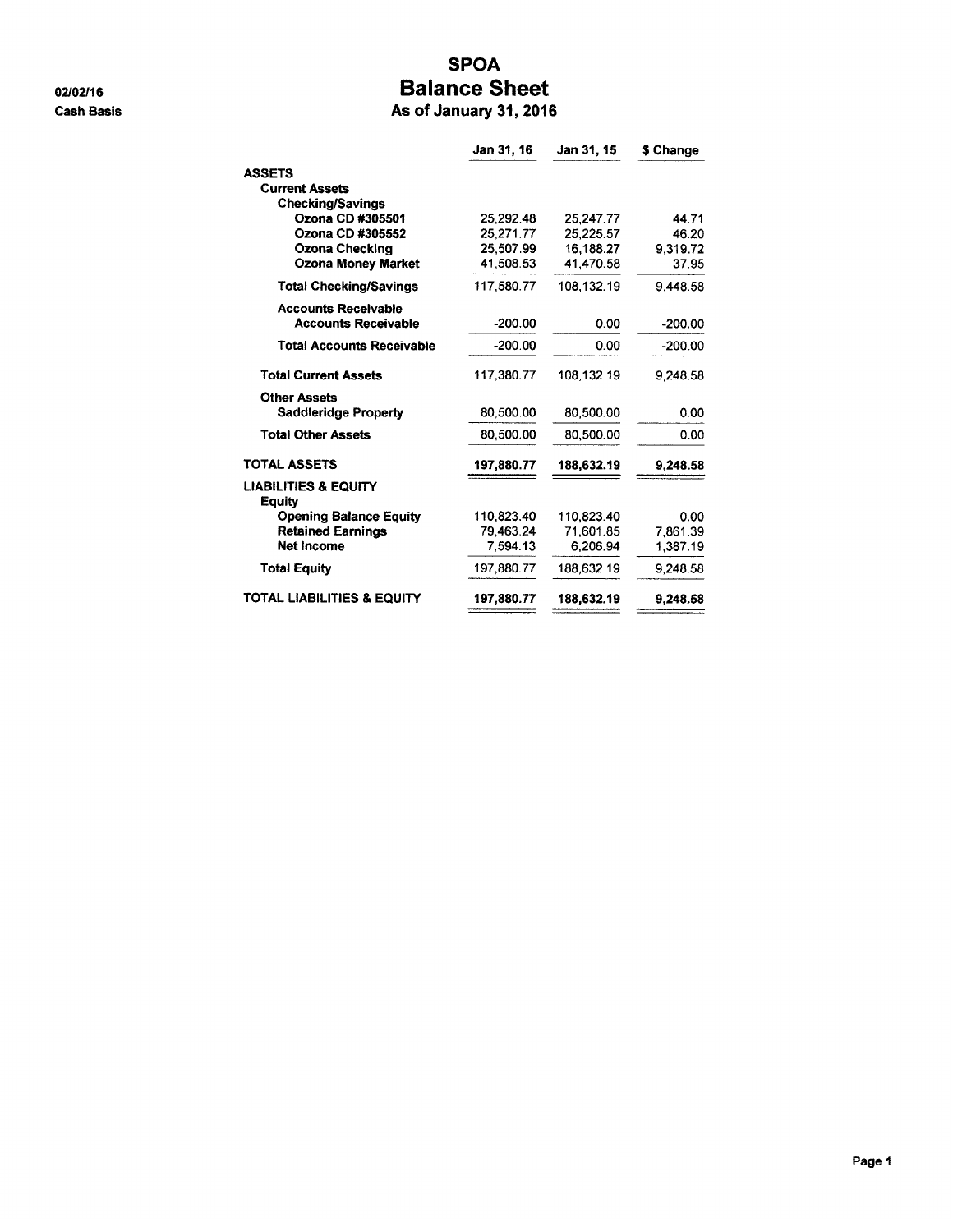12:13 PM

02/02/16

**Cash Basis** 

# Saddleridge Property Owners Association<br>Profit & Loss Budget vs. Actual<br>January 2016

|                                                                                                                                                                          | <b>Jan 16</b>                                           | <b>Budget</b>                                          |
|--------------------------------------------------------------------------------------------------------------------------------------------------------------------------|---------------------------------------------------------|--------------------------------------------------------|
| Income<br><b>Clubhouse Usage Fee</b><br><b>HOA Dues Collected</b><br><b>Interest Assessed Fees</b><br>Interest Income<br><b>Transfer Fees</b><br><b>Total Income</b>     | 25.00<br>7.968.00<br>0.00<br>0.00<br>100.00<br>8,093.00 | 192.00<br>1.00<br>12.00<br>205.00                      |
| <b>Expense</b><br><b>Accounting</b><br><b>Accounting-Bookkeeper</b>                                                                                                      | 175.00                                                  | 175.00                                                 |
| <b>Total Accounting</b>                                                                                                                                                  | 175.00                                                  | 175.00                                                 |
| <b>Bank Charges</b><br><b>Safe Deposit Box</b>                                                                                                                           | 0.00                                                    | 40.00                                                  |
| <b>Total Bank Charges</b>                                                                                                                                                | 0.00                                                    | 40.00                                                  |
| <b>Clubhouse Expenses</b><br>Cleaning<br><b>Cleaning Supplies</b><br>Lighting<br><b>Pest Control</b><br>Trash                                                            | 50.00<br>12.10<br>14.05<br>0.00<br>85.34                | 50.00<br>102.84<br>86.26                               |
| <b>Total Clubhouse Expenses</b>                                                                                                                                          | 161.49                                                  | 239.10                                                 |
| Lawn Maintenance<br><b>Legal-Attorney Fees</b><br><b>Mailings</b><br><b>Miscellaneous</b><br><b>Printer Cart.</b><br><b>Website Domain</b><br><b>Website Hosting Fee</b> | 162.38<br>0.00<br>0.00<br>0.00<br>0.00<br>0.00          | 324.76<br>325.00<br>300.00<br>60.00<br>60.00<br>180.00 |
| <b>Total Miscellaneous</b>                                                                                                                                               | 0.00                                                    | 300.00                                                 |
| <b>PEC Electricity</b><br>Taxes                                                                                                                                          | 0.00<br>0.00                                            | 302.60<br>2,000.00                                     |
| <b>Total Expense</b>                                                                                                                                                     | 498.87                                                  | 4,006.46                                               |
| Net Income                                                                                                                                                               | 7,594.13                                                | $-3,801.46$                                            |